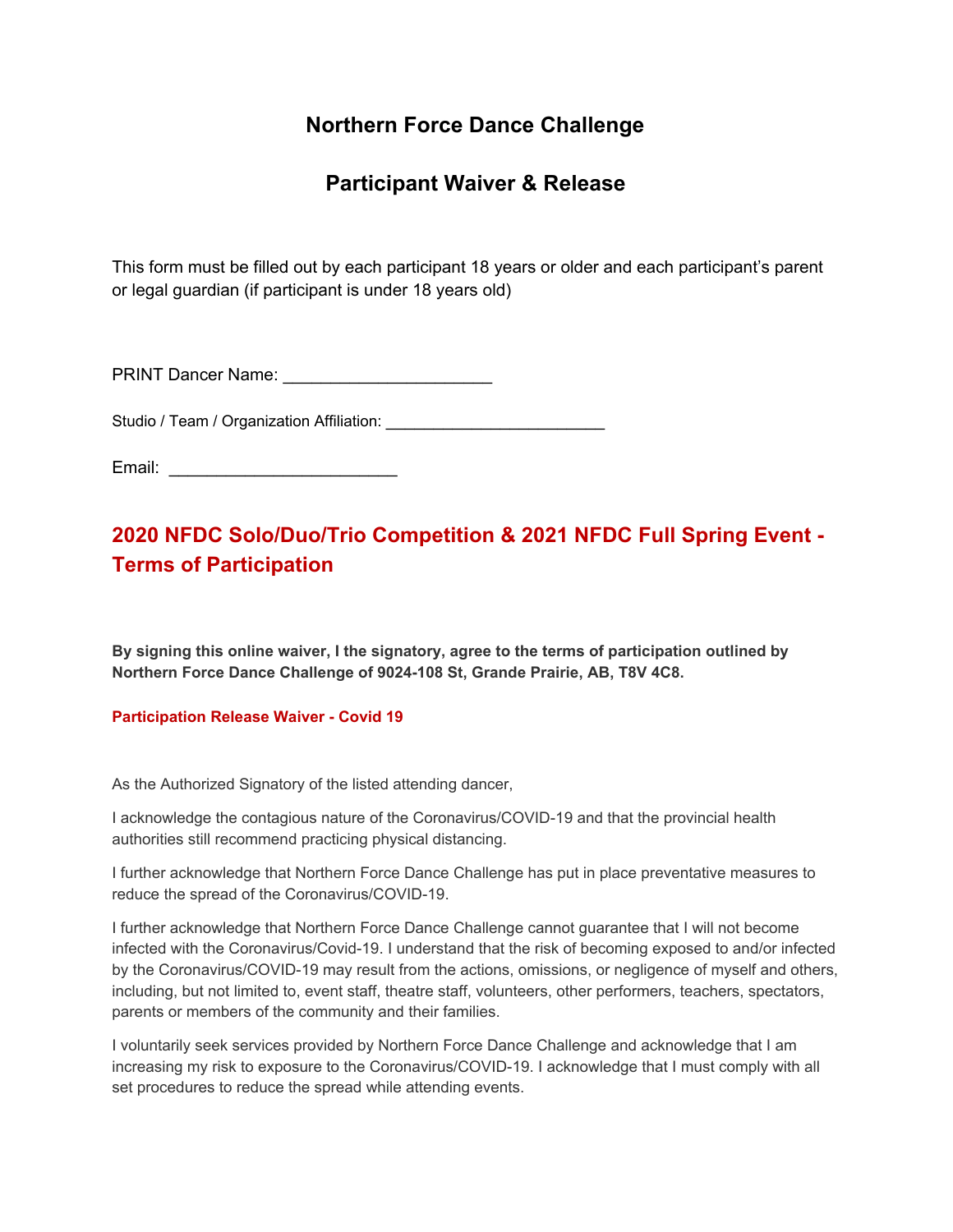I attest that I/ and the performer;

\* will NOT attend if they are experiencing any symptom of illness such as cough, shortness of breath or difficulty breathing, fever, chills, repeated shaking with chills, muscle pain, headache, sore throat, or new loss of taste or smell.

\* will NOT attend if they have traveled internationally within 14 days before the event.

\* will NOT attend if they have traveled to a highly impacted area within Canada, the United States of America or abroad 14 days before the event.

\* will NOT attend if I believe they have been exposed to someone with a suspected and/or confirmed case of the Coronavirus/COVID-19.

\* will NOT attend if they have been diagnosed with Coronavirus/Covid-19 and not yet cleared as non-contagious by local doctors and public health authorities.

\* will follow all recommended guidelines as much as possible for limiting my exposure to the Coronavirus/COVID-19.

### **Non-refundable**

\* I understand that entry fees are non-refundable for any reason including injury and without limitation, acts of God, flood, fire, earthquake, explosion, governmental actions, war, invasion or hostilities (whether war is declared or not), terrorist threats or acts, riot, or other civil unrest, national emergency, revolution, insurrection, disease, epidemic, lock-outs, strikes or other labour disputes (whether or not relating to either party's workforce), or restraints or delays affecting carriers or inability or delay in obtaining supplies of adequate or suitable materials, materials or telecommunication breakdown or power outage, and should it make the event impossible or illegal to run on the proposed dates the event will be postponed to a later time when it is deemed safe to render the service and I will receive non-transferable credit (in the studio name) to attend a postponed event for up to one year, such credit will expire in 2022. However, if the October, 2020, NFDC Solo/Duo/Trio event is cancelled due to another Covid-19 lockdown, fees will be refunded in full.

#### **Permission to Publish**

I, the signatory understand that Northern Force Dance Challenge has ownership of materials and Permission to Publish, All digital media, videotape, sound or other audio-visual recordings of Registrants in any way or manner developed, produced or recorded by the Service Provider in connection with the provision of the Services (collectively, the "Materials") will be the property of the Service Provider, its agents, successors, assigns and licensees for use in perpetuity. The use of the Materials will not be restricted in any manner and may be used for promotional purposes including but not limited to, print publishing, website publishing and/or radio/television advertisement without restriction or compensation. Registrants are deemed to have given their permission for the Service Provider and/or their affiliate service providers, permission for any photograph, or video taken of any dancer(s) to be used for promotional purposes without compensation, including, but not limited to: newspapers, brochures, ads, television, sales, videos, internet and social media including Facebook, Youtube, Twitter, newsletter and any other media.